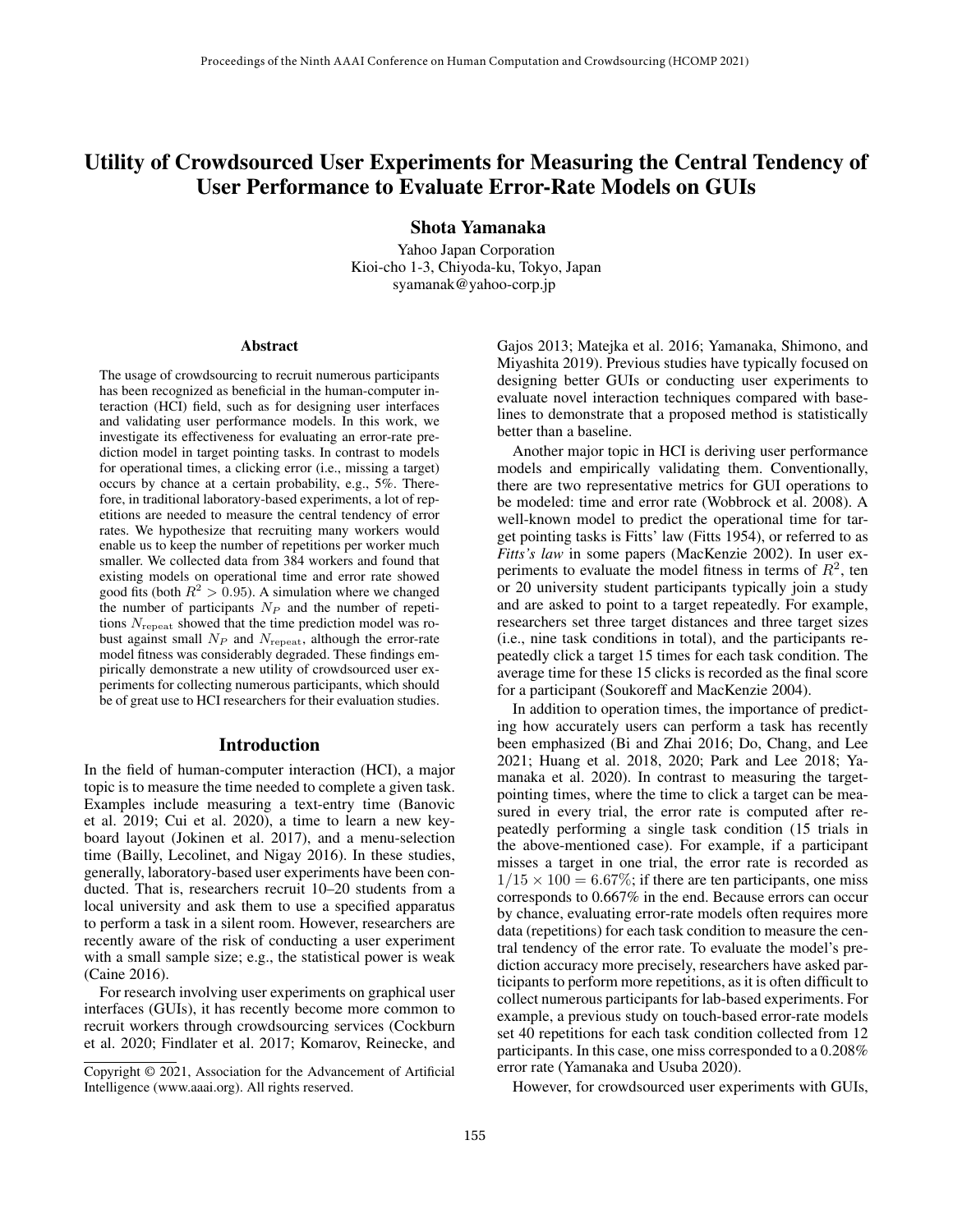researchers cannot set a large number of repetitions per task condition. To enable crowdworkers to concentrate on a given task, it is recommended to set short task completion times, as workers switch to other tasks every 5 min on average (Gould, Cox, and Brumby 2016). Hence, forcing a routine GUI operation task that takes, e.g., 40 min (Huang et al. 2018) or 1 hour (Park and Lee 2018; Yamanaka et al. 2020) would be harmful in terms of accurate measurement of the error rates. This could be considered a disadvantage of crowdsourced GUI study. An alternative to increasing the number of repetitions per task condition is simply to recruit more workers. This would enable the error rates to be measured more precisely, which would lead to a good prediction accuracy by the error-rate model (our research hypothesis). Even if the number of repetitions is only ten, utilizing 300 workers would mean that one miss corresponds to 0.033%. This is much more precise than the above-mentioned examples with error rates such as 0.208%.

However, there are several crowdsourcing-specific uncertainties that might affect the user performance results. For example, crowdworkers use different mice, displays, operating systems, cursor speed configurations, and so on; these factors significantly affect the target pointing performance in terms of both time and accuracy (Casiez and Roussel 2011; MacKenzie, Kauppinen, and Silfverberg 2001). In addition, while studies have shown that the performance model on time (Fitts' law) is valid for crowdsourced data, crowdworkers tend to be more inaccurate than lab-based participants in target pointing tasks (Komarov, Reinecke, and Gajos 2013), where error rates approximately two times higher or more have been observed (Findlater et al. 2017). Therefore, we would avoid claiming that user-performance models validated in crowdsourced studies are always applicable to labbased controlled experiments. Also, it is not reasonable to interpret that the results such as error rates and operational times are directly comparable with lab-based participants; rather, we should consider that our results are *internally* valid.

Nevertheless, if an error-rate model we test exhibits a good fit (e.g.,  $R^2 > 0.9$ ), HCI researchers would have access to a powerful tool, crowdsourcing, to evaluate their newly proposed error-rate prediction models. Such a result stands to expand the application range of crowdsourcing in HCI; this motivated us to conduct this work. Our contributions are as follows.

- We conducted a crowdsourced mouse-pointing experiment following the Fitts' law paradigm. In total, we recorded 92,160 clicks performed by 384 crowd workers. Our error-rate model showed a good fit with  $R^2 =$ 0.9581, and cross-validation confirmed that the model can predict new (unknown) task conditions, too. This is the first study that demonstrates a GUI error-rate model holding to crowdsourced user data.
- We simulated how the number of participants  $N_P$  and the number of repetitions per task condition  $N_{\text{repeat}}$  affected the model fitness. We randomly sampled a limited portion of the entire workers ( $N_P$  from 10 to 320), and while each worker performed ten trials per task condition, we used



Figure 1: (a) We use the Fitts' law paradigm in which users point to a vertically long target. A clicked position is illustrated with an 'x' mark. (b) It has been assumed that the click positions recorded in many trials distribute normally, and its variability would increase with the target width. (c) An error rate is computed based on the probability where a click falls outside the target.

only the data for the first  $N_{\text{repeat}}$  trials (from 2 to 10). After testing the model fitness over 100 iterations, we found that increasing  $N_P$  improved the prediction accuracy as well as increasing  $N_{\text{repeat}}$  could. The effect of  $N_P$  and Nrepeat on the fitness was more clearly observed for the error-rate model than the time model, which suggests that crowdsourcing services are more suitable for evaluating novel error-rate models.

## Related Work

#### Time Prediction for Pointing Tasks

For comparing the sensitivity of time and error-rate prediction models against  $N_P$  and  $N_{\text{repeat}}$ , we examine a robust time-prediction model, called Fitts' law (Fitts 1954). According to this model, the time for the first click, or movement time MT, to point to a target is related to the index of difficulty ID measured in bits:

$$
MT = a + b \cdot ID = a + b \cdot (A/W + 1), \quad (1)
$$

where  $a$  and  $b$  are empirical regression constants,  $A$  is the target distance (or amplitude), and  $W$  is its width (see Figure 1a). There are numerous formulae for calculating the ID, such as using a square root instead of the logarithm or using the effective target width (Plamondon and Alimi 1997), but previous studies have shown that Equation 1 yields excellent model fitness (Soukoreff and MacKenzie 2004). Using this Fitts' law, researchers can measure MTs for several  $\{A, W\}$ conditions, regress the data to compute  $a$  and  $b$ , and then predict the  $MT$  for a new  $\{A, W\}$  condition by applying the parameters of  $\{a, b, A, W\}$  to Equation 1.

## Error-rate Prediction for Pointing Tasks

Researchers have also tried to derive models to predict the error rate ER (Meyer et al. 1988; Wobbrock et al. 2008; Park and Lee 2018). In practice, the ER should increase as participants move faster, and vice versa (Batmaz and Stuerzlinger 2021; Zhai, Kong, and Ren 2004). In typical target pointing experiments, participants are instructed to "point to the target as quickly and accurately as possible," which is intended to balance the speed and carefulness to decrease both MT and ER (MacKenzie 1992; Soukoreff and MacKenzie 2004).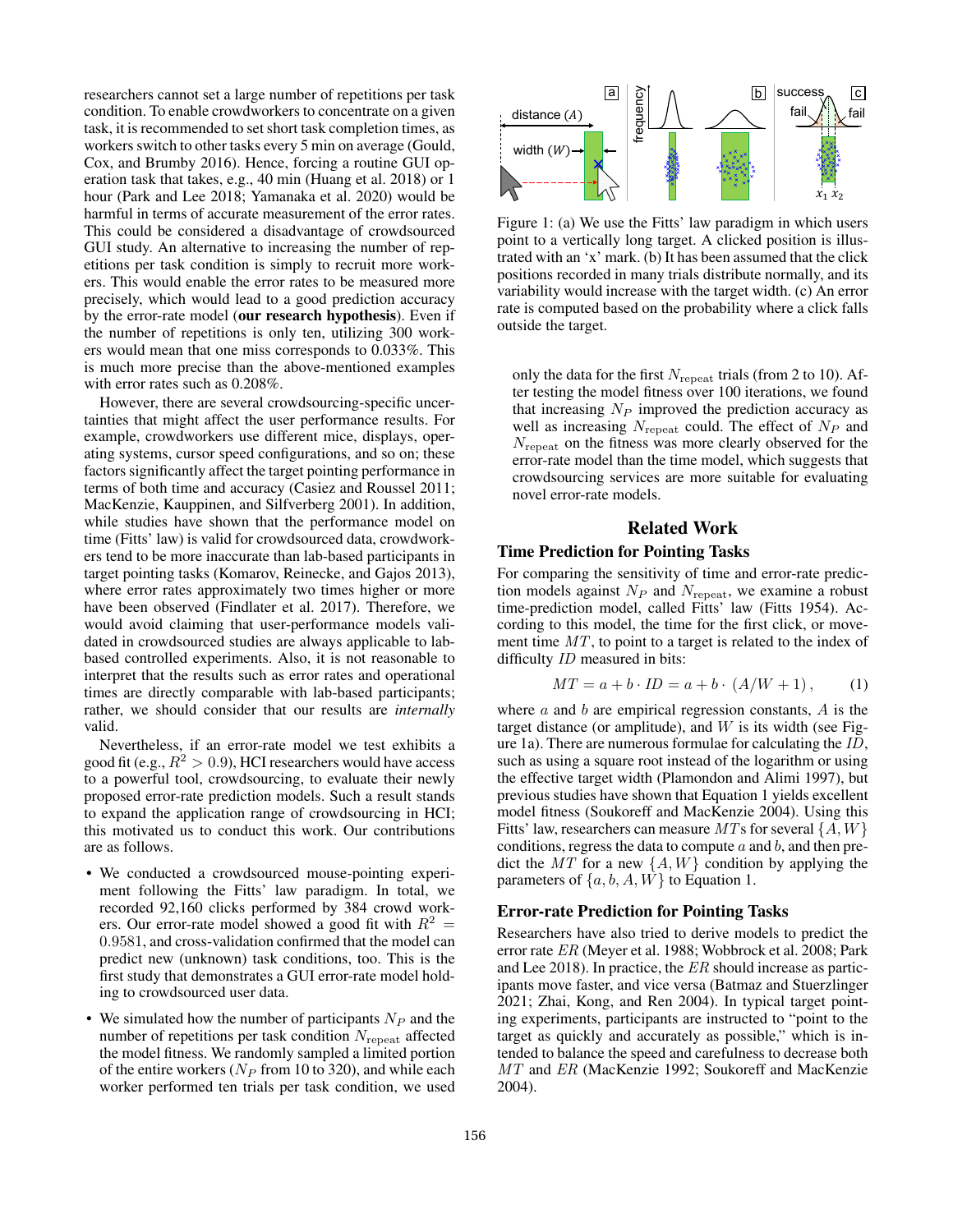In pointing tasks, as the target size decreases, users have to aim for the target more carefully to avoid misses. Accordingly, the spread of click positions should be smaller. If researchers conduct a pointing experiment following a typical Fitts' law methodology, in which two vertically long targets are used and participants perform left-right cursor movements, the click positions would follow a normal distribution (Figure 1b) (Crossman 1956; MacKenzie 1992). Formally speaking, a click point is a random variable  $X$  following normal distribution:  $X \sim \mathcal{N}(\mu, \sigma^2)$ , where  $\mu$  and  $\sigma$  are the mean and standard deviation of the click positions on the xaxis, respectively. The click point variability  $\sigma$  is assumed to proportionally relate to the target width, or to need an intercept, i.e., linear relationship (Bi and Zhai 2016; Yamanaka and Usuba 2020; Yu et al. 2019):

$$
\sigma = c + d \cdot W,\tag{2}
$$

where  $c$  and  $d$  are regression constants. The probability density function for a normal distribution,  $f(x)$ , is

$$
f(x) = \frac{1}{\sigma\sqrt{2\pi}}e^{-(x-\mu)^2/(2\sigma^2)}.
$$
 (3)

If we define the target center as located at  $x = 0$  with the target boundary ranging from  $x_1$  to  $x_2$  (Figure 1c), the predicted probability for where the click point  $X$  falls on the target,  $P(x_1 \leq X \leq x_2)$ , is

$$
\int_{x_1}^{x_2} f(x)dx = \frac{1}{2} \left[ \text{erf}\left(\frac{x_2 - \mu}{\sigma\sqrt{2}}\right) - \text{erf}\left(\frac{x_1 - \mu}{\sigma\sqrt{2}}\right) \right], \quad (4)
$$

where  $\text{erf}(\cdot)$  is the Gauss error function:

$$
\operatorname{erf}(z) = \frac{2}{\sqrt{\pi}} \int_0^z e^{-t^2} dt. \tag{5}
$$

Previous studies have shown that the mean click point is located close to the target center ( $\mu \approx 0$ ), and  $\mu$  is not significantly affected by the target distance A (Bi and Zhai 2016; MacKenzie 1992; Yamanaka and Usuba 2020). Given the target width  $W$ , Equation 4 can be simplified and the  $ER$  is predicted as

$$
ER = 1 - P\left(-\frac{W}{2} \le X \le \frac{W}{2}\right) = 1 - \text{erf}\left(\frac{W}{2\sqrt{2}\sigma}\right). \quad (6)
$$

Similarly to the way Fitts' law is used, researchers measure  $\sigma$  for several  $\{A, W\}$  conditions, regress the data to compute c and d in Equation 2, and then predict the  $\sigma$  for a new  $\{A, W\}$  condition. In this way (i.e., using the predicted  $\sigma$ based on a new  $W$ ), we can predict the  $ER$  with Equation 6 for a new task condition. While there are similar but more complicated versions of this model tuned for pointing tasks in virtual reality systems (Yu et al. 2019) and touchscreens (Bi and Zhai 2016), to our knowledge, there has been no report on the evaluation of this model for the most fundamental computer environment, i.e., PCs with mice.

## Crowdsourced Studies on User Performance and Model Evaluation for GUIs

For target pointing tasks in PC environments, Komarov et al. found that crowdsourced and lab-based experiments led

to the same conclusions on user performance, such as that a novel facilitation technique called *Bubble Cursor* (Grossman and Balakrishnan 2005) reduced the MT compared with the baseline point-and-click method (Komarov, Reinecke, and Gajos 2013). Yamanaka et al. tested the effects of target margins on touch-pointing performance using smartphones and reported that the same effects were consistently found in crowdsourced and lab-based experiments, e.g., wider margins significantly decreased the MT but increased the ER (Yamanaka, Shimono, and Miyashita 2019). Findlater et al. showed that crowdworkers had significantly shorter MTs and higher ERs than lab-based participants in both mouse- and touch-pointing tasks (Findlater et al. 2017). Thus, they concluded that crowdworkers were more biased towards speed than accuracy when instructed to "operate as quickly and accurately as possible."

Regarding Fitts' law fitness, Findlater et al. reported that crowdworkers had average values of Pearson's  $r = 0.926$ with mice and  $r = 0.898$  with touchscreens (Findlater et al. 2017). Schwab et al. conducted crowdsourced scrolling tasks and found that Fitts' law held with  $R^2 = 0.983$ and 0.972 for the desktop and mobile cases, respectively (Schwab et al. 2019) (note that scrolling operations follow Fitts' law well (Zhao et al. 2014)). Overall, these reports suggest that Fitts' law is valid for crowdsourced data regardless of the input device. It is unclear, however, how the  $N_P$ affects model fitness, because these studies used the entire workers' data for model fitting.

The only paper that tested the effect of  $N_P$  on the fitness of user-performance models is a recent work by Yamanaka (Yamanaka 2021). He tested modified versions of Fitts' law to predict MTs in a rectangular-target pointing task. The conclusion was that, although he changed  $N_P$  from 5 to 100, the best-fit model did not change. However, because he used all  $N_{\text{reheat}}$  clicks, increasing  $N_P$  always increased the total data points to be analyzed, and thus the contributions of  $N_P$ and  $N_{\text{repeat}}$  could not be analyzed separately. We further analyze this point in our simulation.

In summary, there is a consensus that a time prediction model for pointing tasks (Fitts' law) shows a good fit for crowdsourced data. However, ER data have typically been reported as secondary results when measuring user performance in these studies. At least, no studies on evaluating ER prediction models have been reported so far. If we can demonstrate the potential of crowdsourced ER model evaluation, at least for one example task (target pointing in a PC environment), it will motivate future researchers to investigate novel ER models with less recruitment effort, more diversity of participants, and less time-consuming data collection. This will directly benefit the contribution of crowdsourcing to the HCI field.

## User Experiment

We conducted a traditional cyclic target-pointing experiment on the Yahoo! Crowdsourcing platform (https://crowdsourcing.yahoo.co.jp). Our affiliation's IRB-equivalent research ethics team approved this study. The experimental system was developed with the Hot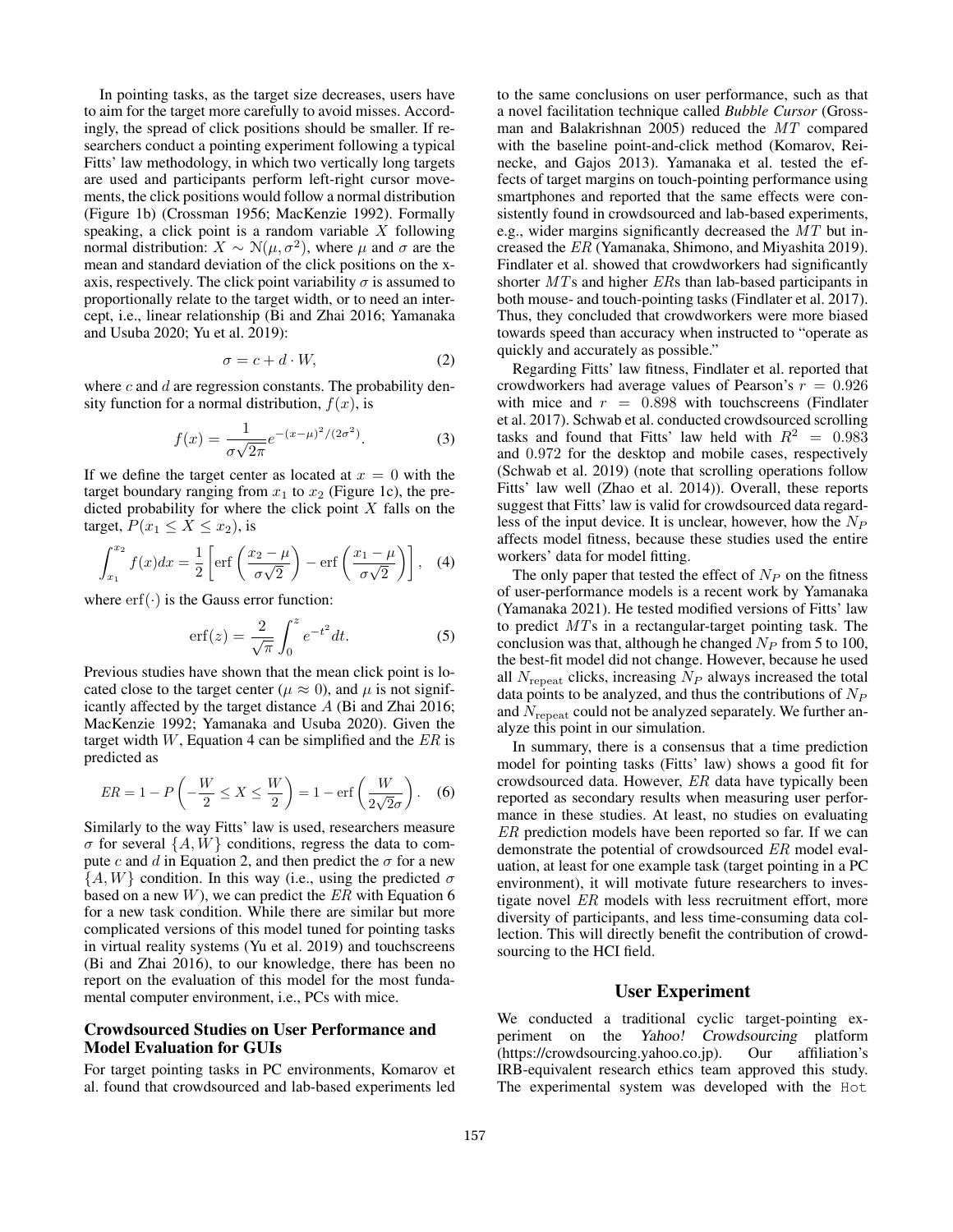

Figure 2: Task stimuli used in the experiment. (a) Participants clicked alternately on each target when it was red. (b) At the end of a session, the results and a message to take a break were shown.

Soup Processor programming language. The crowdworkers were asked to download and run an executable file to perform the experimental task.

#### Task, Design, and Procedure

In the task window ( $1200 \times 700$  pixels), two vertically long targets were displayed (Figure 2a). If the participants clicked the target, the red target and white non-target rectangles switched colors, and they successively performed this action back and forth. If the participants missed the target, it flashed yellow, and they had to keep trying until successfully clicking it. We did not give auditory feedback for success or failure, as not all the participants would have been able to hear sound during the task. A *session* consisted of 11 cyclic clicks with a fixed  $A \times W$  condition. After completing a session, the participant saw the results and a message to take a break (Figure 2b).

The experiment was a  $3 \times 8$  within-subjects repeatedmeasures design with the following independent variables and levels: three target distances ( $A = 300, 460,$  and 630 pixels) and eight widths ( $W = 8$ , 12, 18, 26, 36, 48, 62, and 78 pixels). These values were selected so that the values of ID ranged widely from 2.28 to 6.32 bits, which sufficiently covered easy to hard conditions according to a survey (Soukoreff and MacKenzie 2004). Each participant completed 24 (=  $3_A \times 8_W$ ) sessions. The order of the 24 conditions was randomized. Before the first session, to allow the participants to get used to the task, they performed a practice session under a condition with  $A = 400$  and  $W = 31$  pixels, i.e., parameters that were not used in the actual 24 data-collection sessions. This experimental design was tuned with reference to the authors' pilot study; without having a break, the task completion time was 3 min 40 sec on average, which meets the recommendation for crowdsourced user experiments (Gould, Cox, and Brumby 2016).

The MT was measured from when the previous target was successfully clicked to when the next click was performed regardless of the success or failure (MacKenzie 1992; Soukoreff and MacKenzie 2004). Trials in which we observed one or more clicks outside the target were flagged as an error. The first left target acted as a starting button, and the remaining ten trials' data were measured to compute  $MT$ ,  $\sigma$ , and ER. After finishing all sessions, the participants completed a questionnaire on their age (numeric), gender (free-form to allow non-binary or arbitrary answers), handedness (left or right), Windows version (free-form), input device (free-form), and history of PC use (numeric in years).

#### Participants and Recruitment

We recruited workers who used Windows Vista or a later version to run our system. We requested no specific PC skills, as we did not wish to limit our collection to only high-performance workers' data. Also, we did not use any *apriori* filtering options, such as the approval-rate threshold, which require additional cost for the crowdsourcing service. We made this decision because, if our hypothesis is supported with a less costly method, it would be more beneficial for future research to recruit many more participants with low cost for obtaining the central tendency of error rates. Still, clear outlier workers who seemed not to follow our instructions (such as performing the task too slowly) were removed when we analyzed the data. As we show later in the simulation analysis, this decision was not problematic because Fitts' law held well even if we analyzed only ten workers' data over 100 iterations (i.e., they exhibited typical rapid-and-accurate pointing behavior).

On the recruitment page, we asked the workers to use a mouse if possible. We made this request because, in our simulation analysis, we randomly selected a certain number of participants (e.g.,  $N_P = 10$ ) to examine if the model fitness was good or poor. If these workers used different devices (e.g., six mice, two touchpads, and two trackballs), we might have wondered if a poor model fit was due to the device differences. Nevertheless, to avoid a possible false report in which all workers might answer they used mice, we explicitly explained that any device was acceptable, and then removed the non-mouse users from the analysis.

Once workers accepted the task, they were asked to read the online instructions, which stated that they should perform the task as rapidly and accurately as possible. This was also always written at the top of the experimental window as a reminder (Figure 2a). After they finished all 25 sessions and completed the questionnaire, the log data was exported to a csv file. They uploaded the file to a server and then received a payment of JPY 100 (∼USD 0.92).

In total, 398 workers completed the task, including 384 mouse users. The mouse users' demographics were as follows. Age: 16 to 76 years, with  $M = 43.6$  and  $SD =$ 11.0. Gender: 300 male, 79 female, and 5 chose not to answer. Handedness: 24 were left-handed and 360 were righthanded. Windows version: 1 used Vista, 27 used Win7, 8 used Win8, and 348 used Win10. PC usage history: 0 (less than 1 year) to 45 years, with  $M = 21.8$  and  $SD = 7.82$ .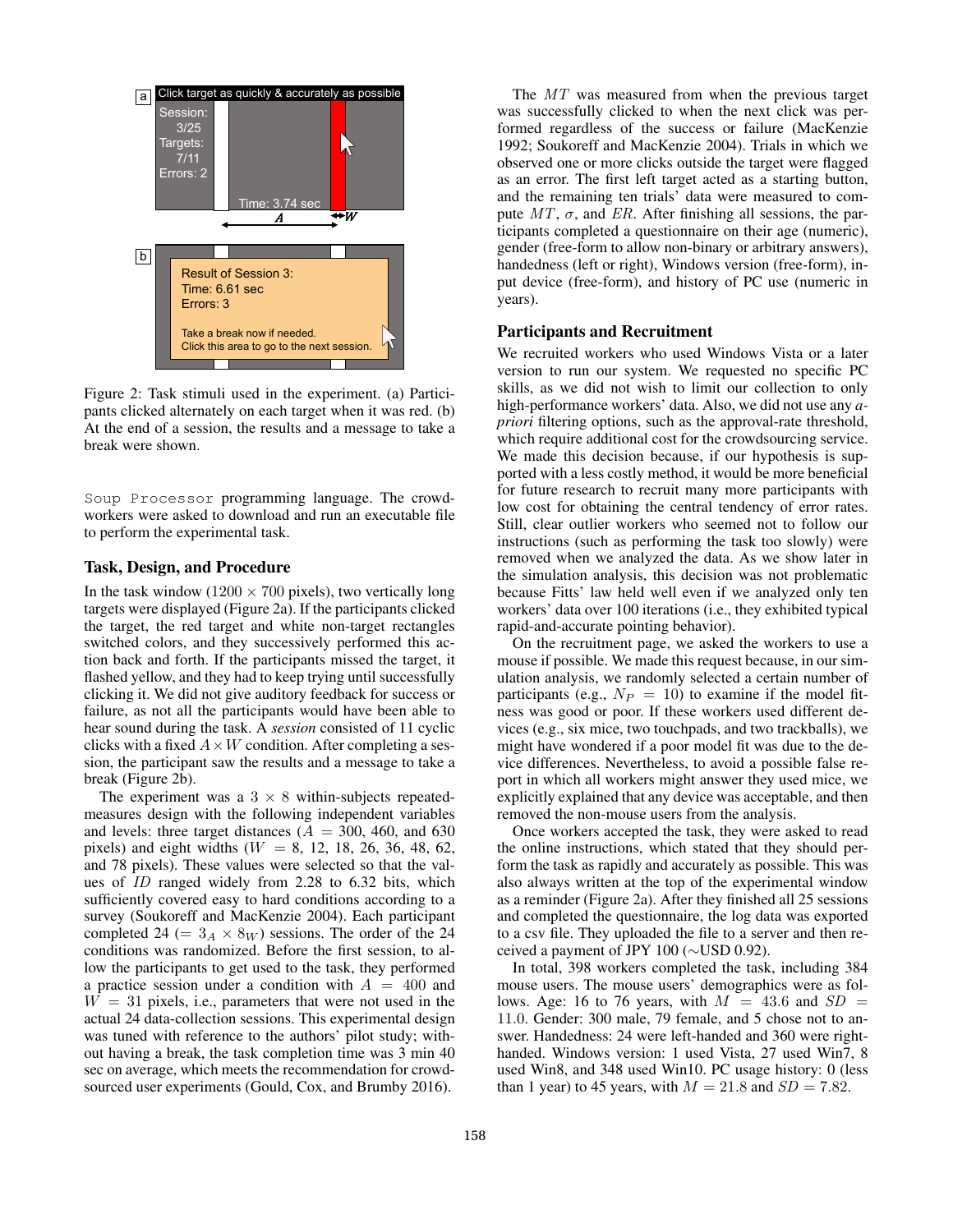In this study, we do not analyze these demographic data in detail. For example, it has been reported that participants' handedness (Hoffmann 1997), gender and age (Brogmus 1991) affect Fitts' law performance. In our simulation, it is possible that the data may be biased; e.g., when we select  $N_P = 10$  workers, they are all males in their 60s. If researchers want to investigate this point, controlling the sampled workers' demographics before executing the simulation is needed.

For mouse users, the main pointing task took 3 min 45 sec on average without breaks. With breaks, the mean task completion time was 5 min 42 sec, and thus the effective hourly payment was JPY 1,053 (∼USD 9.69). Note that this effective payment could change depending on other factors such as the times for reading the instructions and for uploading the csv file.

#### Results

#### Outlier Data Screening

Following previous studies (Findlater et al. 2017; MacKenzie and Isokoski 2008), we removed trial-level spatial outliers if the distance of the first click position was shorter than half of target distance  $A/2$  (i.e., clicking closer to the non-target than the target) to omit clear accidental operations such as double-clicking the previous target. Another criterion used in these studies was to remove trials in which the click position was more than twice of target width 2W away from the target center. We did not use this criterion, as we would like to measure error trials even where a click position was  $\geq (2W + 1)$  pixels away from the target center.

To detect trial-level temporal outliers to remove extremely fast or slow operations, we used the inter-quartile range  $(IQR)$  method (Devore 2011), which is more robust than the *mean-and-3* $\sigma$  approach. The *IQR* is defined as the difference between the third and first quartiles of the MT for each session for each participant. Trials in which the MT was more than  $3 \times IQR$  higher than the third quartile or more than  $3 \times IQR$  lower than the first quartile were removed.

For participant-level outliers, we calculated the mean MT across all 24 conditions  $(3_A \times 8_W)$  for each participant. Then, using each participant's mean  $MT$ , we again applied the IQR method and removed extremely rapid or slow participants. The trial- and participant-level outliers were independently detected and removed.

As a result, among the 92,160 trials (=  $3_A \times 8_W \times$  $10_{\rm repetitions} \times 384_{\rm workers}$ , we identified 1,191 trial-level outliers (1.29%). We also found two participant-level outlier workers. While the mean MT of all participants was 898 ms and the  $IQR$  was 155 ms, the outlier workers' mean MTs were 1,462 and 1,533 ms. Accordingly, the data from all 480 trials were removed (=  $3_A \times 8_W \times 10$ <sub>repetitions</sub>  $\times$  $2<sub>particinants</sub>$ ). They also exhibited trial-level outliers (i.e., there were overlaps); as a result, the data from 1,664 trials were removed in total (1.81%), which was close to the rate in a previous study (Findlater et al. 2017).

### Analyses of Dependent Variables

After the outliers were removed, the data from 90,496 trials (98.2%) were analyzed. The dependent variables were the  $MT$ ,  $\sigma$ , and ER.

**Movement Time.** We used the Shapiro-Wilk test ( $\alpha$  = 0.05) and Q-Q plot to check the normality assumption required for parametric ANOVAs. The MT data did not pass the normality test, and thus we log-transformed the data to meet the normality assumption. The log-transformed data passed the normality test, and we used RM-ANOVAs with Bonferroni's *p*-value adjustment method for pairwise comparisons. For the  $F$  statistic, the degrees of freedom were corrected using the Greenhouse-Geisser method when Mauchly's sphericity assumption was violated ( $\alpha = 0.05$ ).

We found significant main effects of A  $(F_{1.909,727.1}$  = 2674,  $p < 0.001$ ,  $\eta_p^2 = 0.88$ ) and W ( $F_{4.185,1595} = 6813$ ,  $p < 0.001$ ,  $\eta_p^2 = 0.95$ ) on MT. A significant interaction was found for  $A \times W$  ( $F_{13.01,4955} = 14.23$ ,  $p < 0.001$ ,  $\eta_p^2 = 0.036$ ). As shown in Figure 3a, the MT increased as the  $ID$  increased (i.e.,  $A$  increased or  $W$  decreased). Fitts' law showed an excellent fitness with  $R^2 = 0.9789$ .

Click Point Variability. The  $\sigma$  data and its logtransformed data did not pass the normality test, and thus we used a non-parametric ANOVAs with aligned rank transform (Wobbrock et al. 2011) with Tukey's  $p$ -value adjustment method for pairwise tests. We found significant main effects of A ( $F_{2,762} = 3.683$ ,  $p < 0.05$ ,  $\eta_p^2 = 0.0096$ ) and  $W(F_{7,2667} = 6043, p < 0.001, \eta_p^2 = 0.94)$  on  $\sigma$ . An interaction of  $A \times W$  was not significant ( $F_{14,5334} = 0.8411$ ,  $p = 0.62$ ,  $\eta_p^2 = 0.0022$ ). The model fitness of Equation 2  $(\sigma = a + b \cdot W)$  was quite high  $(R^2 = 0.9966)$ , as shown in Figure 3b.

Our model assumes that  $\sigma$  is not affected by A, but the result showed that A significantly affected  $\sigma$ . This statistical significance likely comes from the large number of participants. When we checked this in more detail, we found that the effect size of  $A$  was quite small compared with  $W$  $(\eta_p^2 = 0.0096 \text{ vs. } 0.94, \text{ respectively})$ , and the mean  $\sigma$  values for  $A = 300, 460,$  and 630 pixels were 7.258, 7.293, and 7.309 pixels, which fall within a 0.051-pixel range  $(< 1\%)$ . In contrast, the  $\sigma$  values varied from 2.17 to 14.2 pixels due to W. While we plotted 24 points  $(3_A \times 8_W)$  in Figure 3b, it looks as though there were only eight points, as the three  $\sigma$ values for the three As were almost the same and thus they overlapped.

**Error Rate.** The ER data and its log-transformed data did not pass the normality test, and thus we again used a nonparametric ANOVAs with aligned rank transform. We found significant main effects of A ( $F_{2,762} = 6.732$ ,  $p < 0.01$ ,  $\eta_p^2 = 0.017$ ) and  $W$  ( $F_{7,2667} = 96.90, p < 0.001, \eta_p^2 =$ 0.20) on ER. An interaction of  $A \times W$  was not significant  $(F_{14,5334} = 1.627, p = 0.064, \eta_p^2 = 0.0043).$ 

Using Equations 2 and 6, we can predict the ERs based on given  $W$  values. The predicted and actually observed  $ERs$ are shown in Figure 3c. The worst prediction error was 4.235 points in the case of  $(A, W) = (300, 8)$ . As a comparison,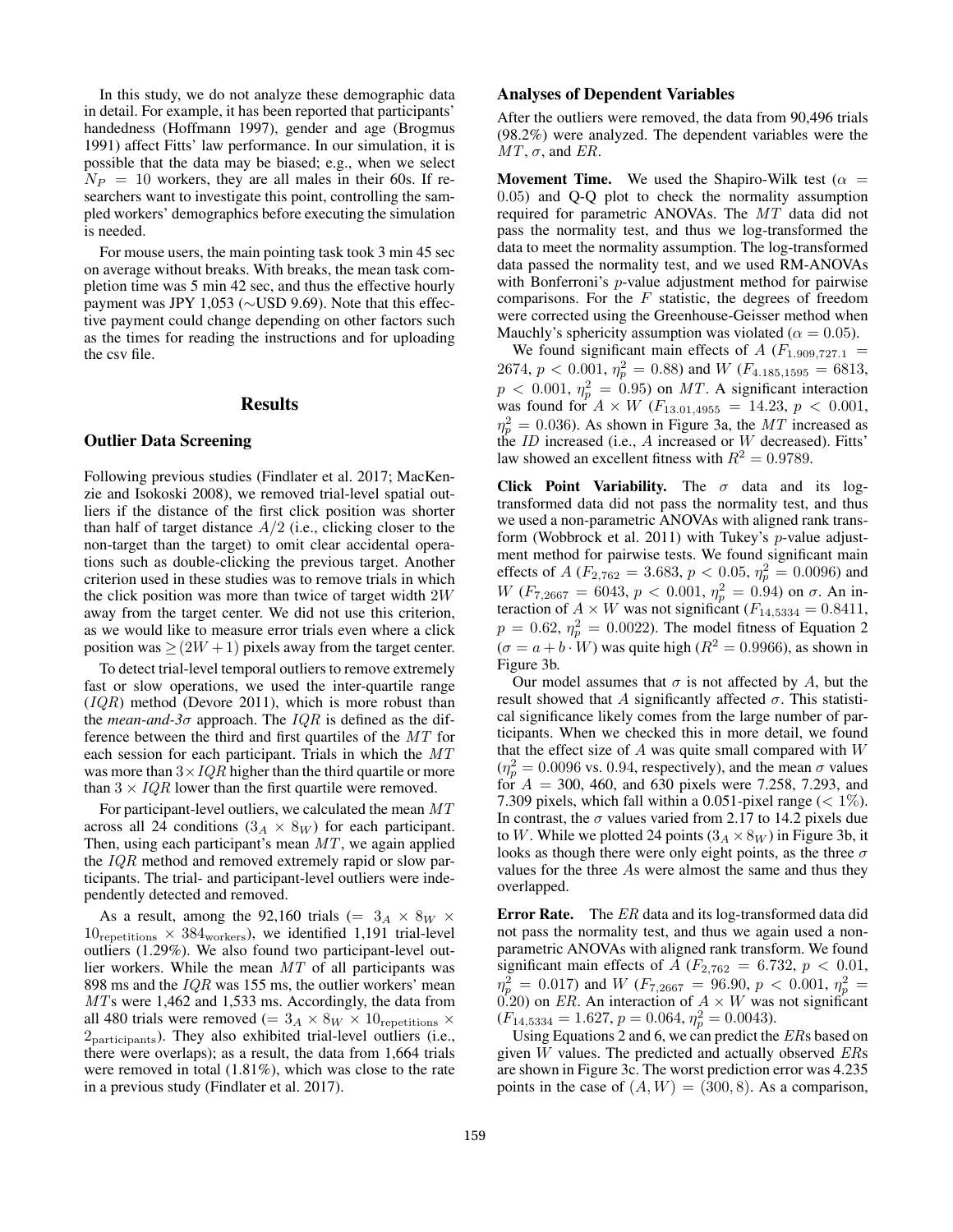

Figure 3: Model fitness results for (a) Fitts' law and (b) click point variability. (c) Comparison of the predicted vs. observed ERs.

previous studies on touch-based pointing tasks have reported that the prediction error for  $W = 2.4$ -mm targets was 9.74 points (Bi and Zhai 2016) and that for 2-mm was 10.07 points (Yamanaka and Usuba 2020). While a direct comparison with touch operations is not particularly fruitful, the tendency that prediction errors increase for smaller Ws is consistent between the previous studies and ours.

To formally evaluate our model's prediction accuracy, we computed the following three fitness criteria. The correlation between predicted vs. observed ERs was  $R^2 = 0.9581$ . The mean absolute error MAE was 1.193%. The root mean square error RMSE was 1.665%. In addition, to evaluate the prediction accuracy for new (unknown) task conditions, we ran a leave-one- $(A, W)$ -out cross-validation. The three criteria for the ER prediction were  $R^2 = 0.9529$ ,  $MAE =$  $1.272\%$ , and  $RMSE = 1.814$ . The worst prediction error was 4.805 points. These results indicate that, even for researchers who would like to predict the ER for a new task condition based on previously measured data, the prediction accuracy would not be considerably degraded.

## Simulation

Although our  $N_{\text{reheat}}$  (10) was not large compared with previous studies on error-rate prediction models due to the time constraint for crowdsourcing, we hypothesized that increasing  $N_P$  would improve the model fitness. We also wonder how the model fitness changes when  $N_{\text{repeat}}$  is much smaller, which further shortens the task completion time for workers. For example, if it were 5, the average task comple-

tion time would be 2 min 51 sec including breaks (i.e., half of 5 min 42 sec). Note that  $N_{\text{repeat}}$  must be greater than 1 to compute the standard deviation  $\sigma$ .

We randomly selected  $N_P$  workers' data from the 384 mouse users by changing  $N_P$  from 10 (typical lab-based experiments) to 320 by doubling it repeatedly. The  $N_{\rm repeat}$ changed from 2 to 10; if it was 2, we used only the first two repetitions' data and the subsequent eight trials were removed. Outlier detection was run in the same manner as if we had conducted an experiment newly with  $N_P$  workers. Then, we analyzed the  $R^2$  values for Equations 1 (Fitts' law), 2 (click point variability  $\sigma$ ), and 6 (*ER*). To handle the randomness to select  $N_P$  workers, we ran this process over 100 iterations and averaged the  $R^2$  values for each of  $N_P \times N_{\text{repeat}}$ .

The results are shown in Figure 4. First, we can visually confirm that the time prediction model (a) showed the flattest fitness compared with the other two models (c) and (e). The  $R<sup>2</sup>$  values were consistently over 0.90, and after we collected 20 participants or measured four repetitions,  $R^2$ was over 0.95 (b). This result supports the decision of previous studies' lab-based experiments that recruited ten to 20 participants to examine Fitts' law. While repeating 15 to 25 trials per task condition has been recommended (Soukoreff and MacKenzie 2004), our results show that a much smaller number of repetitions will suffice.

For the click point variability, as (c) shows, the model fitness was relatively worse only when both  $N_P$  and  $N_{\text{repeat}}$ are small. The increase in either  $N_P$  or  $N_{\text{repeated}}$  can resolve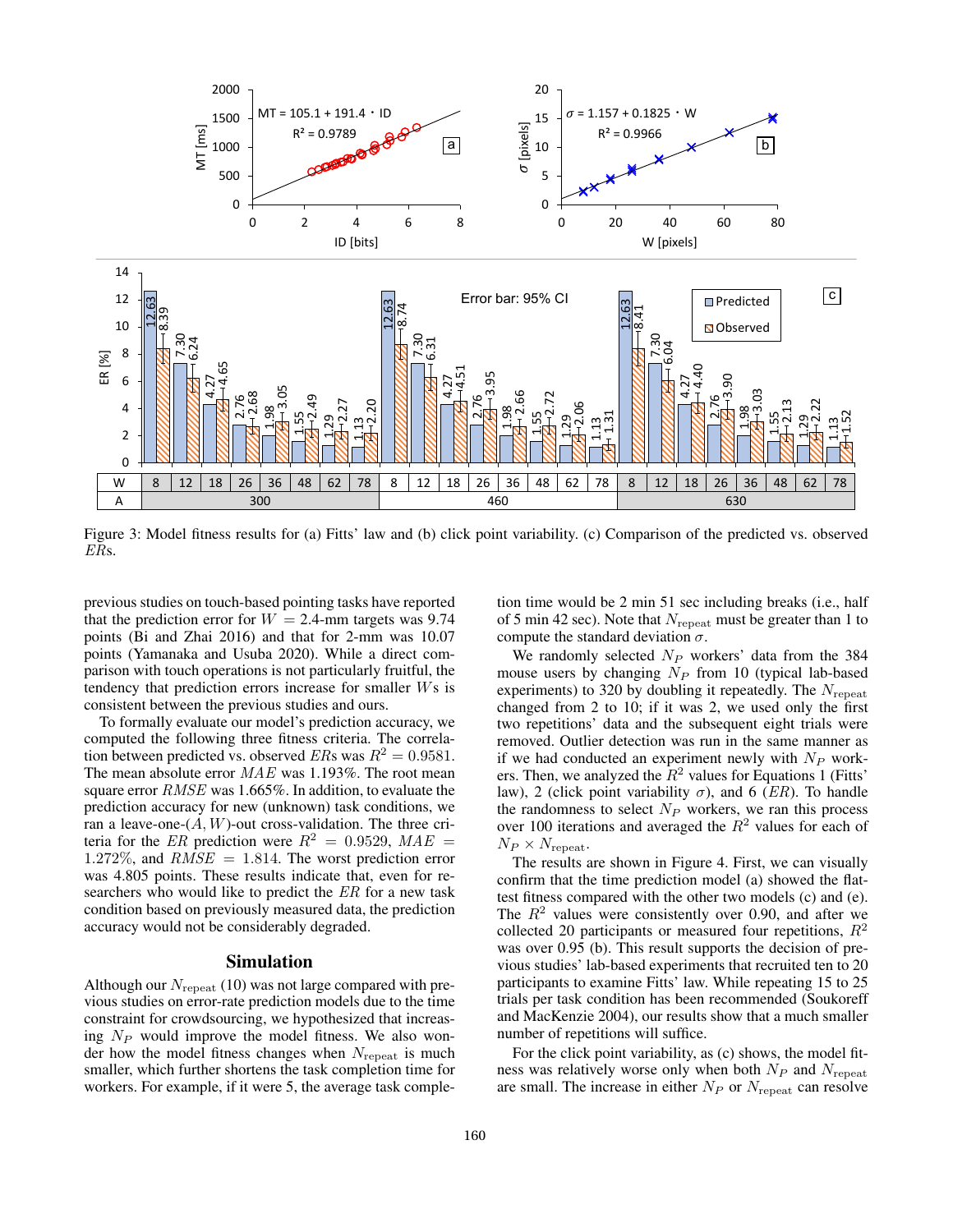

Figure 4: Simulation results on mean model fitness in  $R^2$  by changing  $N_P$  and  $N_{\text{repeat}}$  over 100 iterations.

this. For example, by collecting  $N_P \geq 80$  workers or repeating ten trials, we obtain  $R^2 > 0.95$ .

Lastly, for the error-rate model, the fitness was affected by  $N_P$  and  $N_{\text{repeat}}$  most drastically, as shown in (e). Particularly for small  $N_P$  values such as 10 and 20, the  $R^2$  values were less than 0.70 (f), which is a unique result compared with the other two models that always showed  $R^2$ greater than 0.80 in (b) and (d). If we fully use ten repetitions and would like to obtain a certain value of the model fitness (such as  $R^2 > 0.9$ ), collecting 160 participants is sufficient—more precisely, when we tested  $N_P$  from 80 to 160 (step: 1),  $N_P = 92$  achieved  $R^2 = 0.9029 > 0.9$  for the first time.

Figure 4e–f demonstrates that increasing  $N_P$  can be a viable alternative to increasing  $N_{\text{repeated}}$  to obtain a higher prediction accuracy for this error-rate model. Suppose we have a case where researchers want to set a smaller  $N_{\text{repeated}}$ such as 3 instead of 10 due to (e.g.) asking workers to answer more questionnaire items after the task. Even for this case, by collecting  $N_P = 320$  workers, the model would fit to the data with  $R^2 > 0.9$  in our data. Hence, although the task completion time for crowdsourced user experiments should not be too long (Gould, Cox, and Brumby 2016), the easy recruitment for crowdsourcing enables researchers to measure the central tendency of error rates. This benefit of crowdsourcing is more critical for error-rate models than time-prediction models, as we demonstrated here, which has never been empirically reported before.

#### **Discussion**

## Benefits and Implications of Using Crowdsourcing for Error-rate Model Evaluation

In this study, we explored the potential of crowdsourcing for evaluating error-rate prediction models on GUIs. As one of the most fundamental operations, we utilized a Fitts' law task for its well-structured methodology. The results obtained from 384 crowdworkers showed that the models on Fitts' law and the click point variability fit well to the empirical data with  $R^2 = 0.9789$  and 0.9966, respectively, as shown in Figure 3a–b. Using the predicted  $\sigma$  values based on W, we then predicted the ERs for each  $A \times W$  condition, which yielded the correlation between predicted vs. observed ERs of  $R^2 = 0.9572$ . The other metrics (MAE and RMSE) and the cross-validation also showed the good prediction accuracy of the model. On the basis of these results, in addition to the time-prediction model, we empirically demonstrated the first evidence that an error-rate model held well even for crowdsourced user experiments, even though it has been cautioned that crowdworkers are more error-prone in GUI tasks (Findlater et al. 2017; Komarov, Reinecke, and Gajos 2013).

The simulation to alter  $N_P$  and  $N_{\text{repeat}}$  showed that the prediction accuracy of the error-rate model became better when either of these values was larger. This effect was more clearly observed for the error-rate model than the timeand click-point-variability models. In particular for the time model, the prediction accuracy reached close to the upper limit ( $R^2 = 1$ ) even when the  $N_P$  and  $N_{\text{repeat}}$  were not large, such as the  $R^2 > 0.95$  exhibited by ten workers shown in Figure 4b. This suggests that the advantage of crowdsourcing in terms of its easy recruitment of numerous workers is not so critical. In comparison, for the error-rate model,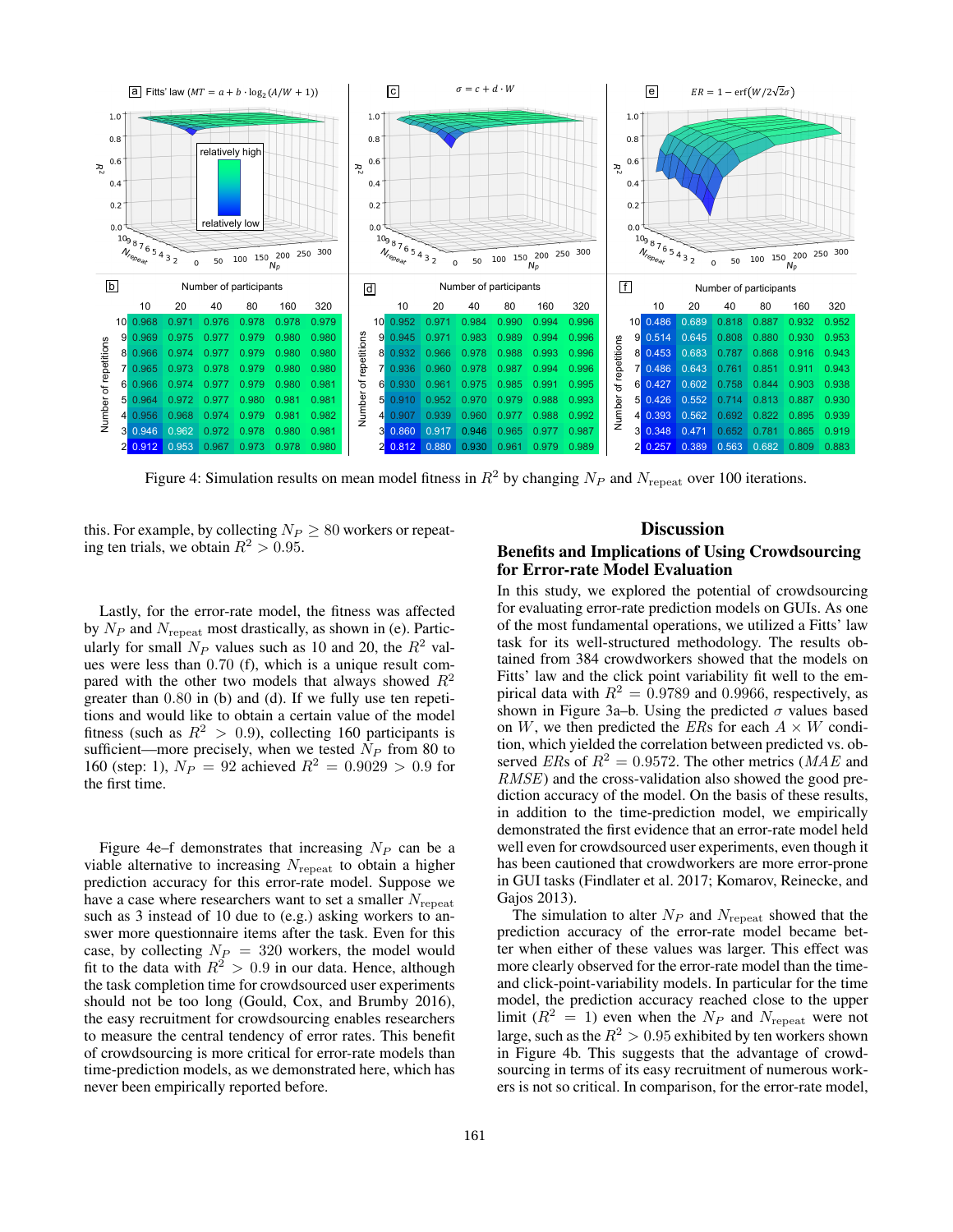increasing the  $N_P$  was still effective for  $N_P \ge 160$ .

Because the error rate is computed on the basis of occasionally occurring operations (clicking outside the target), researchers need more data to measure the theoretical value. Thus, our result, i.e., that collecting more data would lead to the theoretical value that a model estimates, is intuitive, but it has never been empirically demonstrated until now. Finally, our research hypothesis, "instead of increasing the number of repetitions per task condition, recruiting more workers is another approach to measure the error rates precisely, which will lead to a good prediction accuracy by the error-rate model," was supported. This is a motivating finding for future studies on evaluating novel error-rate models through crowdsourced user experiments.

Note that we compared the sensitivity of time and errorrate models against  $N_P$  and  $N_{\text{repeat}}$ , but our purpose here was not to claim that (e.g.) Fitts' law is a better model than the error-rate model. As described in the Introduction, an MT is measured in every trial and then averaged after completing a session consisting of  $N_{\text{repeat}}$  trials, but an ER is computed after each session. Due to this difference, surmising that *the error-rate model is inferior* is not appropriate. Although more participants are needed to obtain a good fitness comparable with Fitts' law, which could be a limitation of the error-rate model, it does not necessarily mean that the model is wrong or inaccurate. Collecting numerous participants can avoid reaching such a mistaken conclusion. This point about making a conclusion based on an experiment with small sample size has been made before (Caine 2016; Kaptein and Robertson 2012), and our results again support the importance of a large sample size. Using crowdsourcing for error-rate model evaluation is a straightforward way to enable the recruitment of hundreds of participants with a reasonable time period, cost, and effort by researchers, which enhances the contribution of crowdsourcing to an undeveloped use application.

#### Limitations and Future Work

Our claims are limited to the task we chose and its design. We emphasized the usefulness of crowdsourced user experiments for error-rate model evaluation, but we only tested a GUI-task model implemented with mice following the Fitts' law paradigm. Within this scope, we limited the task design to horizontal movements where the effect of target height was negligible. We assume that modified models can predict ERs for more realistic targets such as pointing to circular targets (Bi and Zhai 2016; Yamanaka and Usuba 2020), but this needs further investigation in the future.

The model we examined was for selecting static targets, while recently models for more complicated tasks have been proposed, including those for pointing to automatically moving targets (Huang et al. 2019; Lee et al. 2018; Park and Lee 2018), temporally constrained pointing such as rhythm games (Lee and Oulasvirta 2016; Lee et al. 2018), and tracking a moving target (Yamanaka et al. 2020). We assume that the benefit of using crowdsourcing services to recruit numerous participants can be observed in these complicated tasks more clearly than our 1D pointing task. For example, pointing to a circular moving target needs more task param-

eters, such as the initial target distance  $A$ , its size  $W$ , movement speed V, and movement angle  $\theta$  (Hajri et al. 2011; Huang et al. 2019). Because there are more task-condition combinations than 1D-target pointing, it is difficult to ask the participants to perform many repetitions per task condition, while recruiting numerous workers is easy in crowdsourced user studies. Investigating error rates in text input tasks is another important topic in the HCI field (Banovic et al. 2019; Cui et al. 2020) and would be a potential objective for crowdsourced user experiments.

A technical limitation specifically for our GUI-based experiment was that we could not check if workers really followed the given instruction, such as using mice and operating as rapidly and accurately as possible. Similar concerns have been reported before: for touch pointing tasks with smartphones, researchers could not confirm whether workers tapped a target with their thumb as instructed (Yamanaka, Shimono, and Miyashita 2019). Some other crowdsourcing platforms support an option that task requesters can ask workers to shoot a video when they perform a task, e.g., *UIScope* (http://uiscope.com/en). Still, this would create heavier workloads for both the workers and the experimenters. While these issues could not be completely removed at this time, if they were resolved in the future, the contribution to HCI would be significant.

# Conclusion

We ran a crowdsourced user experiment to examine the benefits of recruiting numerous participants for evaluating an error-rate prediction model in a target pointing task, which is one of the most fundamental operations in PC usage. By analyzing the data obtained from 384 workers, we found that our model held well with  $R^2 > 0.95$ . Cross-validation also supported the good prediction accuracy to the unknown task conditions. In addition, when we randomly selected a limited portion of the entire workers from  $N_P = 10$  to 320 and used only a limited number of trial repetitions from  $N_{\text{repeat}} = 2$  to 10, we found that the time prediction model (Fitts' law) reached  $R^2 > 0.95$  even if both of these values were small, while the error-rate model showed quite low fitness in that case. Thus, we empirically demonstrated that using crowdsourcing services for recruiting many participants is more clearly beneficial for evaluating the error-rate prediction model. Our findings should enhance the contribution of crowdsourcing in the HCI field.

#### References

Bailly, G.; Lecolinet, E.; and Nigay, L. 2016. Visual Menu Techniques. *ACM Comput. Surv.* 49(4). ISSN 0360- 0300. doi:10.1145/3002171. URL https://doi.org/10.1145/ 3002171.

Banovic, N.; Sethapakdi, T.; Hari, Y.; Dey, A. K.; and Mankoff, J. 2019. The Limits of Expert Text Entry Speed on Mobile Keyboards with Autocorrect. In *Proceedings of the 21st International Conference on Human-Computer Interaction with Mobile Devices and Services*, MobileHCI '19. New York, NY, USA: Association for Computing Machinery. ISBN 9781450368254. doi:10.1145/3338286.3340126.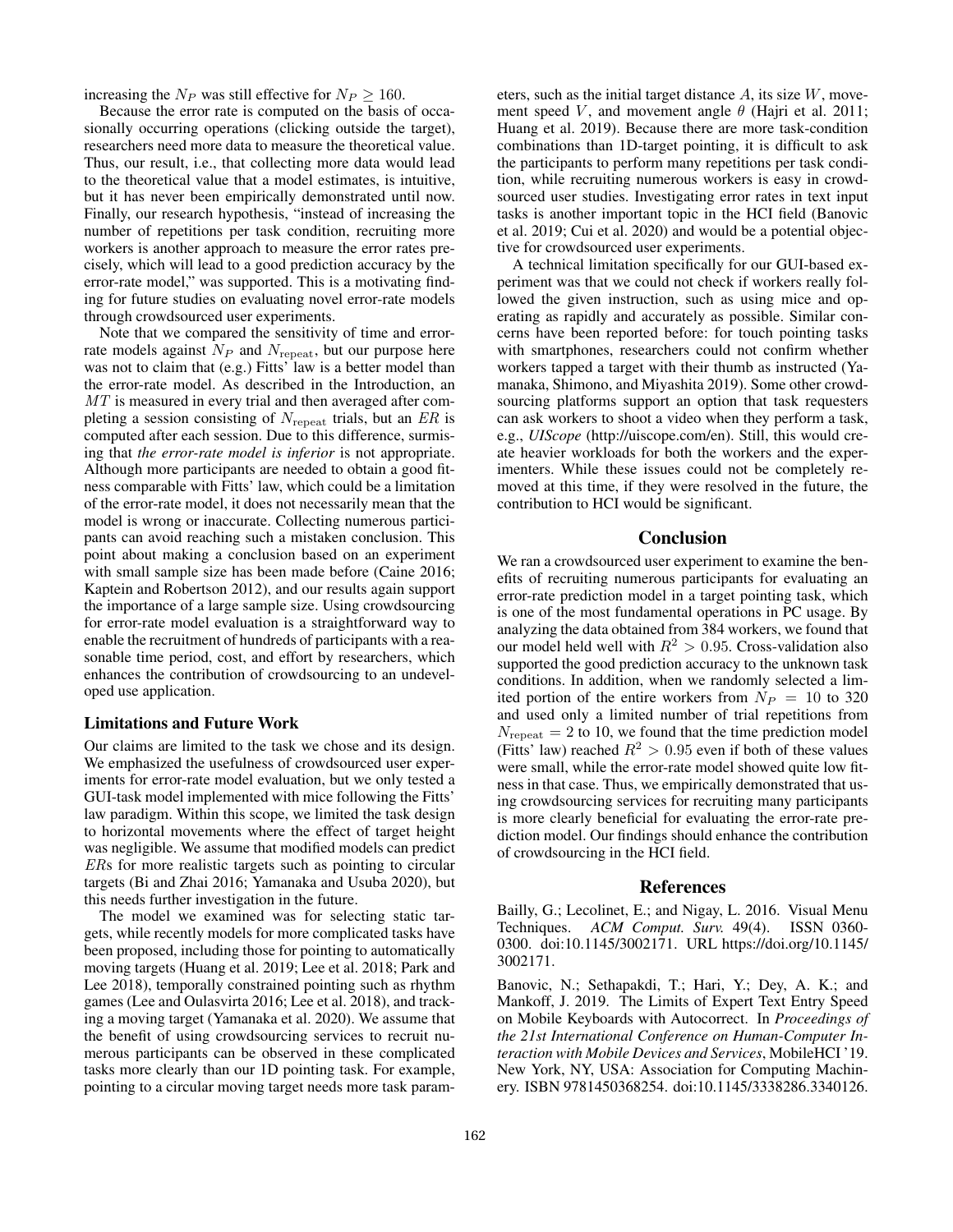Batmaz, A. U.; and Stuerzlinger, W. 2021. The Effect of Pitch in Auditory Error Feedback for Fitts' Tasks in Virtual Reality Training Systems. In *Conference on Virtual Reality and 3D User Interfaces*, VR '21.

Bi, X.; and Zhai, S. 2016. Predicting Finger-Touch Accuracy Based on the Dual Gaussian Distribution Model. In *Proceedings of the 29th Annual Symposium on User Interface Software and Technology*, UIST '16, 313–319. New York, NY, USA: ACM. ISBN 978-1-4503-4189-9. doi: 10.1145/2984511.2984546.

Brogmus, G. E. 1991. Effects of Age and Sex on Speed and Accuracy of Hand Movements: And the Refinements they Suggest for Fitts' Law. *Proceedings of the Human Factors Society Annual Meeting* 35(3): 208–212. doi:10.1177/ 154193129103500311.

Caine, K. 2016. Local Standards for Sample Size at CHI. In *Proceedings of the SIGCHI Conference on Human Factors in Computing Systems*, CHI '16, 981–992. New York, NY, USA: Association for Computing Machinery. ISBN 9781450333627. doi:10.1145/2858036.2858498.

Casiez, G.; and Roussel, N. 2011. No More Bricolage!: Methods and Tools to Characterize, Replicate and Compare Pointing Transfer Functions. In *Proceedings of the 24th Annual ACM Symposium on User Interface Software and Technology*, UIST '11, 603–614. New York, NY, USA: ACM. ISBN 978-1-4503-0716-1. doi:10.1145/2047196.2047276.

Cockburn, A.; Lewis, B.; Quinn, P.; and Gutwin, C. 2020. Framing Effects Influence Interface Feature Decisions. In *Proceedings of the 2020 CHI Conference on Human Factors in Computing Systems*, CHI '20, 1–11. New York, NY, USA: Association for Computing Machinery. ISBN 9781450367080. doi:10.1145/3313831.3376496.

Crossman, E. R. F. W. 1956. *The speed and accuracy of simple hand movements*. Ph.D. thesis, University of Birmingham.

Cui, W.; Zhu, S.; Zhang, M. R.; Schwartz, H. A.; Wobbrock, J. O.; and Bi, X. 2020. JustCorrect: Intelligent Post Hoc Text Correction Techniques on Smartphones. In *Proceedings of the 33rd Annual ACM Symposium on User Interface Software and Technology*, UIST '20, 487–499. New York, NY, USA: Association for Computing Machinery. ISBN 9781450375146. doi:10.1145/3379337.3415857.

Devore, J. L. 2011. *Probability and Statistics for Engineering and the Sciences*. Brooks/Cole, 8th edition. ISBN-13: 978-0-538-73352-6.

Do, S.; Chang, M.; and Lee, B. 2021. A Simulation Model of Intermittently Controlled Point-and-Click Behaviour. In *Proceedings of the 2021 CHI Conference on Human Factors in Computing Systems*, CHI '21. New York, NY, USA: Association for Computing Machinery. ISBN 9781450380966. doi:10.1145/3411764.3445514.

Findlater, L.; Zhang, J.; Froehlich, J. E.; and Moffatt, K. 2017. Differences in Crowdsourced vs. Lab-based Mobile and Desktop Input Performance Data. In *Proceedings of the 2017 CHI Conference on Human Factors in Computing* *Systems*, CHI '17, 6813–6824. New York, NY, USA: ACM. ISBN 978-1-4503-4655-9. doi:10.1145/3025453.3025820.

Fitts, P. M. 1954. The information capacity of the human motor system in controlling the amplitude of movement. *Journal of Experimental Psychology* 47(6): 381–391. doi: 10.1037/h0055392.

Gould, S. J. J.; Cox, A. L.; and Brumby, D. P. 2016. Diminished Control in Crowdsourcing: An Investigation of Crowdworker Multitasking Behavior. *ACM Trans. Comput.- Hum. Interact.* 23(3). ISSN 1073–0516. doi:10.1145/ 2928269.

Grossman, T.; and Balakrishnan, R. 2005. The Bubble Cursor: Enhancing Target Acquisition by Dynamic Resizing of the Cursor's Activation Area. In *Proceedings of the SIGCHI Conference on Human Factors in Computing Systems*, CHI '05, 281–290. New York, NY, USA: Association for Computing Machinery. ISBN 1581139985. doi: 10.1145/1054972.1055012.

Hajri, A. A.; Fels, S.; Miller, G.; and Ilich, M. 2011. Moving Target Selection in 2D Graphical User Interfaces. In Campos, P.; Graham, N.; Jorge, J.; Nunes, N.; Palanque, P.; and Winckler, M., eds., *Human-Computer Interaction – INTER-ACT 2011*, 141–161. Berlin, Heidelberg: Springer Berlin Heidelberg. ISBN 978-3-642-23771-3.

Hoffmann, E. R. 1997. Movement time of right- and lefthanders using their preferred and non-preferred hands. *International Journal of Industrial Ergonomics* 19(1): 49–57. ISSN 0169-8141. doi:10.1016/0169-8141(95)00092-5.

Huang, J.; Tian, F.; Fan, X.; Tu, H.; Zhang, H.; Peng, X.; and Wang, H. 2020. Modeling the Endpoint Uncertainty in Crossing-Based Moving Target Selection. In *Proceedings of the 2020 CHI Conference on Human Factors in Computing Systems*, CHI '20, 1–12. New York, NY, USA: Association for Computing Machinery. ISBN 9781450367080. doi:10. 1145/3313831.3376336.

Huang, J.; Tian, F.; Fan, X.; Zhang, X. L.; and Zhai, S. 2018. Understanding the Uncertainty in 1D Unidirectional Moving Target Selection. In *Proceedings of the 2018 CHI Conference on Human Factors in Computing Systems*, CHI '18. New York, NY, USA: Association for Computing Machinery. ISBN 9781450356206. doi:10.1145/3173574.3173811.

Huang, J.; Tian, F.; Li, N.; and Fan, X. 2019. Modeling the Uncertainty in 2D Moving Target Selection. In *Proceedings of the 32nd Annual ACM Symposium on User Interface Software and Technology*, UIST '19, 1031–1043. New York, NY, USA: Association for Computing Machinery. ISBN 9781450368162. doi:10.1145/3332165.3347880.

Jokinen, J. P. P.; Sarcar, S.; Oulasvirta, A.; Silpasuwanchai, C.; Wang, Z.; and Ren, X. 2017. *Modelling Learning of New Keyboard Layouts*, 4203–4215. New York, NY, USA: Association for Computing Machinery. ISBN 9781450346559. URL https://doi.org/10.1145/3025453.3025580.

Kaptein, M.; and Robertson, J. 2012. Rethinking Statistical Analysis Methods for CHI. In *Proceedings of the*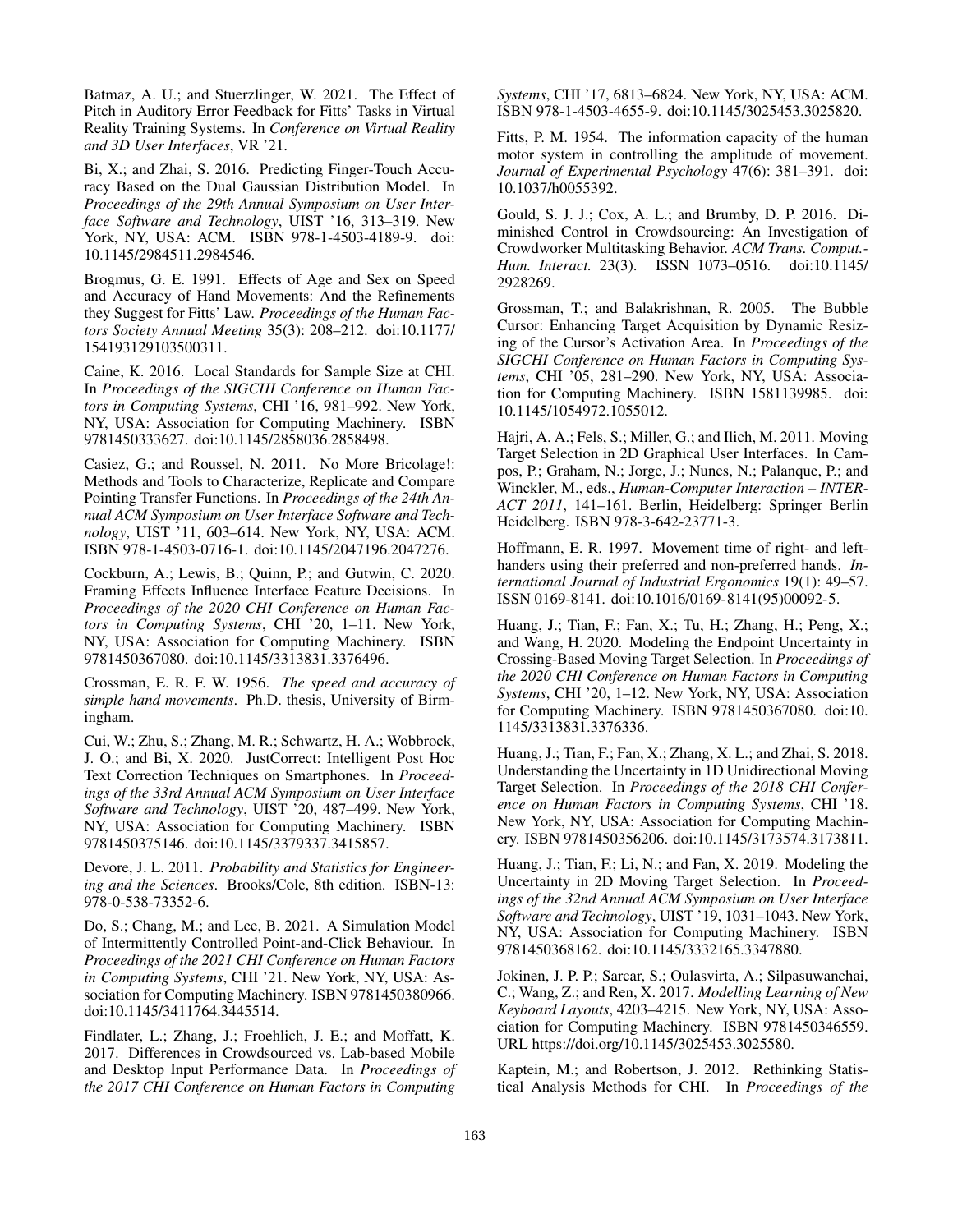*SIGCHI Conference on Human Factors in Computing Systems*, CHI '12, 1105–1114. New York, NY, USA: Association for Computing Machinery. ISBN 9781450310154. doi: 10.1145/2207676.2208557.

Komarov, S.; Reinecke, K.; and Gajos, K. Z. 2013. Crowdsourcing Performance Evaluations of User Interfaces. In *Proceedings of the SIGCHI Conference on Human Factors in Computing Systems*, CHI '13, 207–216. New York, NY, USA: ACM. ISBN 978-1-4503-1899-0. doi:10.1145/ 2470654.2470684.

Lee, B.; Kim, S.; Oulasvirta, A.; Lee, J.-I.; and Park, E. 2018. Moving Target Selection: A Cue Integration Model. In *Proceedings of the 2018 CHI Conference on Human Factors in Computing Systems*, CHI '18, 230:1–230:12. New York, NY, USA: ACM. ISBN 978-1-4503-5620-6. doi: 10.1145/3173574.3173804.

Lee, B.; and Oulasvirta, A. 2016. Modelling Error Rates in Temporal Pointing. In *Proceedings of the 2016 CHI Conference on Human Factors in Computing Systems*, CHI '16, 1857–1868. New York, NY, USA: ACM. ISBN 978-1-4503- 3362-7. doi:10.1145/2858036.2858143.

MacKenzie, I. S. 1992. Fitts' law as a research and design tool in human-computer interaction. *Human-Computer Interaction* 7(1): 91–139. doi:10.1207/s15327051hci0701 3.

MacKenzie, I. S. 2002. Bibliography of Fitts' Law Research. Retrieved August 24, 2021 from http://www.yorku.ca/mack/ RN-Fitts bib.htm.

MacKenzie, I. S.; and Isokoski, P. 2008. Fitts' Throughput and the Speed-Accuracy Tradeoff. In *Proceedings of the SIGCHI Conference on Human Factors in Computing Systems*, CHI '08, 1633–1636. New York, NY, USA: ACM. ISBN 9781605580111. doi:10.1145/1357054.1357308.

MacKenzie, I. S.; Kauppinen, T.; and Silfverberg, M. 2001. Accuracy Measures for Evaluating Computer Pointing Devices. In *Proceedings of the SIGCHI Conference on Human Factors in Computing Systems*, CHI '01, 9–16. New York, NY, USA: ACM. ISBN 1-58113-327-8. doi:10.1145/ 365024.365028.

Matejka, J.; Glueck, M.; Grossman, T.; and Fitzmaurice, G. 2016. The Effect of Visual Appearance on the Performance of Continuous Sliders and Visual Analogue Scales. In *Proceedings of the 2016 CHI Conference on Human Factors in Computing Systems*, CHI '16, 5421–5432. New York, NY, USA: Association for Computing Machinery. ISBN 9781450333627. doi:10.1145/2858036.2858063.

Meyer, D. E.; Abrams, R. A.; Kornblum, S.; Wright, C. E.; and Smith, J. E. K. 1988. Optimality in human motor performance: ideal control of rapid aimed movements. *Psychological Review* 95(3): 340–370. doi:10.1037/0033-295X.95. 3.340.

Park, E.; and Lee, B. 2018. Predicting Error Rates in Pointing Regardless of Target Motion. URL https://arxiv.org/abs/ 1806.02973.

Plamondon, R.; and Alimi, A. M. 1997. Speed/accuracy trade-offs in target-directed movements. *Behavioral*

*and Brain Sciences* 20(2): 279–303. doi:10.1017/ S0140525X97001441.

Schwab, M.; Hao, S.; Vitek, O.; Tompkin, J.; Huang, J.; and Borkin, M. A. 2019. Evaluating Pan and Zoom Timelines and Sliders. In *Proceedings of the 2019 CHI Conference on Human Factors in Computing Systems*, CHI '19, 1–12. New York, NY, USA: Association for Computing Machinery. ISBN 9781450359702. doi:10.1145/3290605.3300786.

Soukoreff, R. W.; and MacKenzie, I. S. 2004. Towards a standard for pointing device evaluation, perspectives on 27 years of Fitts' law research in HCI. *International Journal of Human-Computer Studies* 61(6): 751–789. doi:10.1016/ j.ijhcs.2004.09.001.

Wobbrock, J. O.; Cutrell, E.; Harada, S.; and MacKenzie, I. S. 2008. An Error Model for Pointing Based on Fitts' Law. In *Proceedings of the SIGCHI Conference on Human Factors in Computing Systems*, CHI '08, 1613–1622. New York, NY, USA: ACM. ISBN 978-1-60558-011-1. doi:10. 1145/1357054.1357306.

Wobbrock, J. O.; Findlater, L.; Gergle, D.; and Higgins, J. J. 2011. The Aligned Rank Transform for Nonparametric Factorial Analyses Using Only Anova Procedures. In *Proceedings of the SIGCHI Conference on Human Factors in Computing Systems*, CHI '11, 143–146. New York, NY, USA: ACM. ISBN 978-1-4503-0228-9. doi:10.1145/1978942. 1978963.

Yamanaka, S. 2021. Comparing Performance Models for Bivariate Pointing through a Crowdsourced Experiment. In *Human-Computer Interaction – INTERACT 2021*, 76–92. Gewerbestr, Switzerland: Springer International Publishing. ISBN 978-3-030-85616-8. doi:10.1007/978-3-030-85616- 8.6.

Yamanaka, S.; Shimono, H.; and Miyashita, H. 2019. Towards More Practical Spacing for Smartphone Touch GUI Objects Accompanied by Distractors. In *Proceedings of the 2019 ACM International Conference on Interactive Surfaces and Spaces*, ISS '19, 157–169. New York, NY, USA: Association for Computing Machinery. ISBN 9781450368919. doi:10.1145/3343055.3359698.

Yamanaka, S.; and Usuba, H. 2020. Rethinking the Dual Gaussian Distribution Model for Predicting Touch Accuracy in On-Screen-Start Pointing Tasks. *Proc. ACM Hum.- Comput. Interact.* 4(ISS). doi:10.1145/3427333.

Yamanaka, S.; Usuba, H.; Takahashi, H.; and Miyashita, H. 2020. Servo-Gaussian Model to Predict Success Rates in Manual Tracking: Path Steering and Pursuit of 1D Moving Target. In *Proceedings of the 33rd Annual ACM Symposium on User Interface Software and Technology*, UIST '20, 844–857. New York, NY, USA: Association for Computing Machinery. ISBN 9781450375146. doi:10.1145/3379337. 3415896.

Yu, D.; Liang, H.-N.; Lu, X.; Fan, K.; and Ens, B. 2019. Modeling Endpoint Distribution of Pointing Selection Tasks in Virtual Reality Environments. *ACM Trans. Graph.* 38(6). ISSN 0730-0301. doi:10.1145/3355089.3356544.